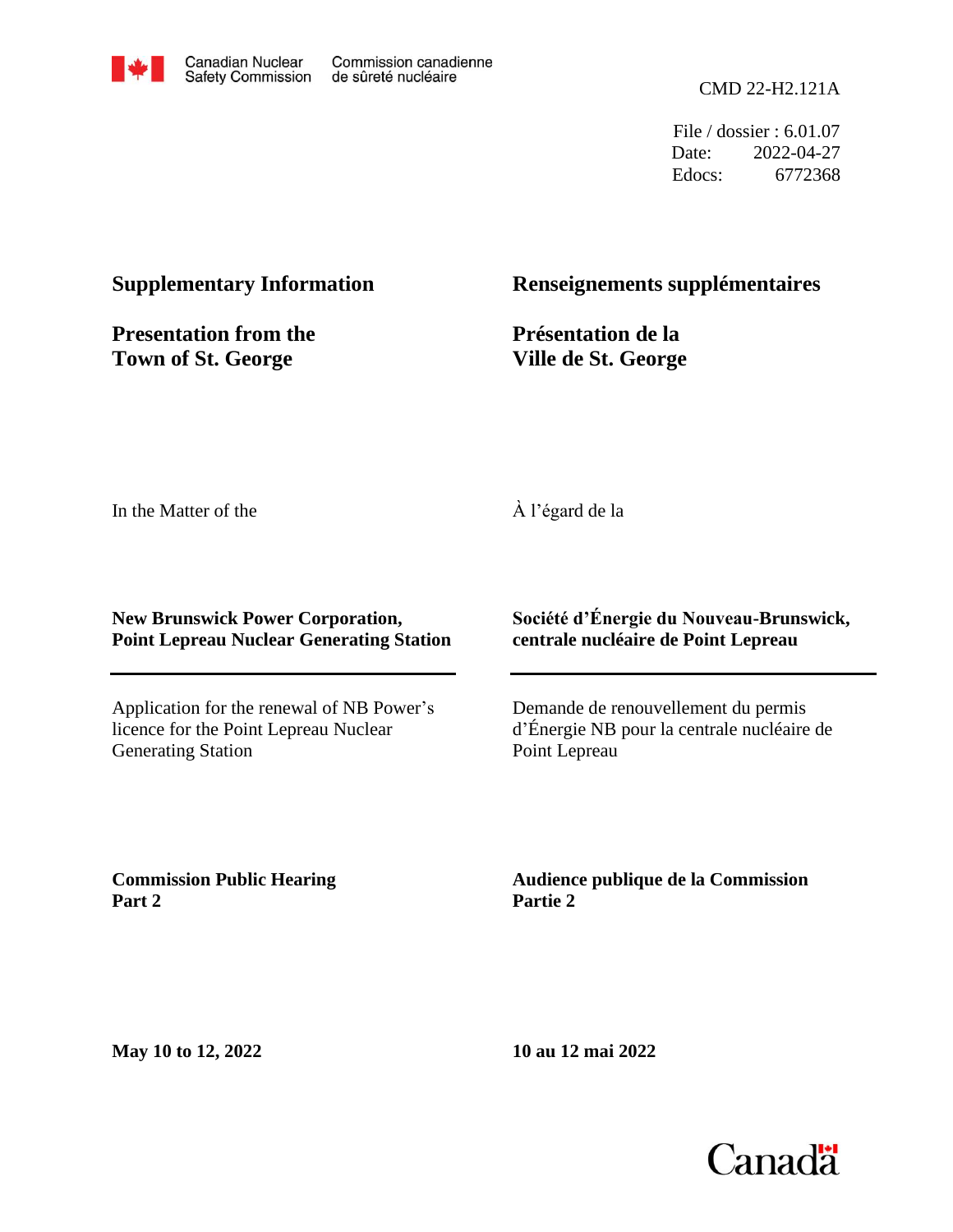

# **Approving the PLNGS Re Licensing**

### Intervention by Town of St George in PLNGS Re Licensing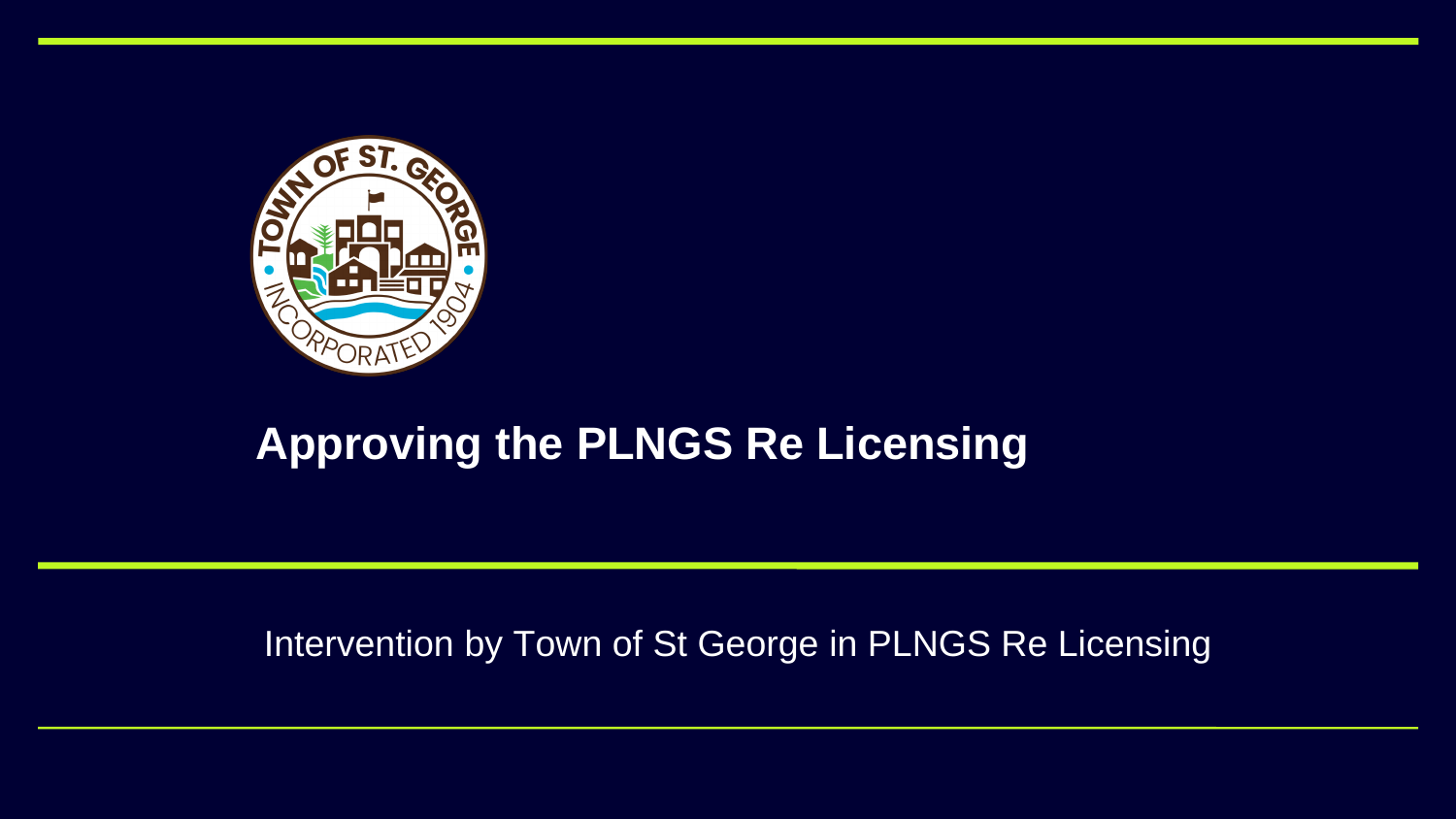## **Engagement Between St. George and Point Lepreau NGS**

- Town is located approximately 48 Km from PLNGS station.
- Many station staff have homes in St. George and surrounding area.
- Economic impact of station plays a key role in business for the Town.
- PLNGS off-site emergency co-ordination centre is located in St. George.
- PLNGS public outreach program routinely engages with our Town and the surrounding area.
- Town council endorses the Application for the PLNGS operating licence renewal.

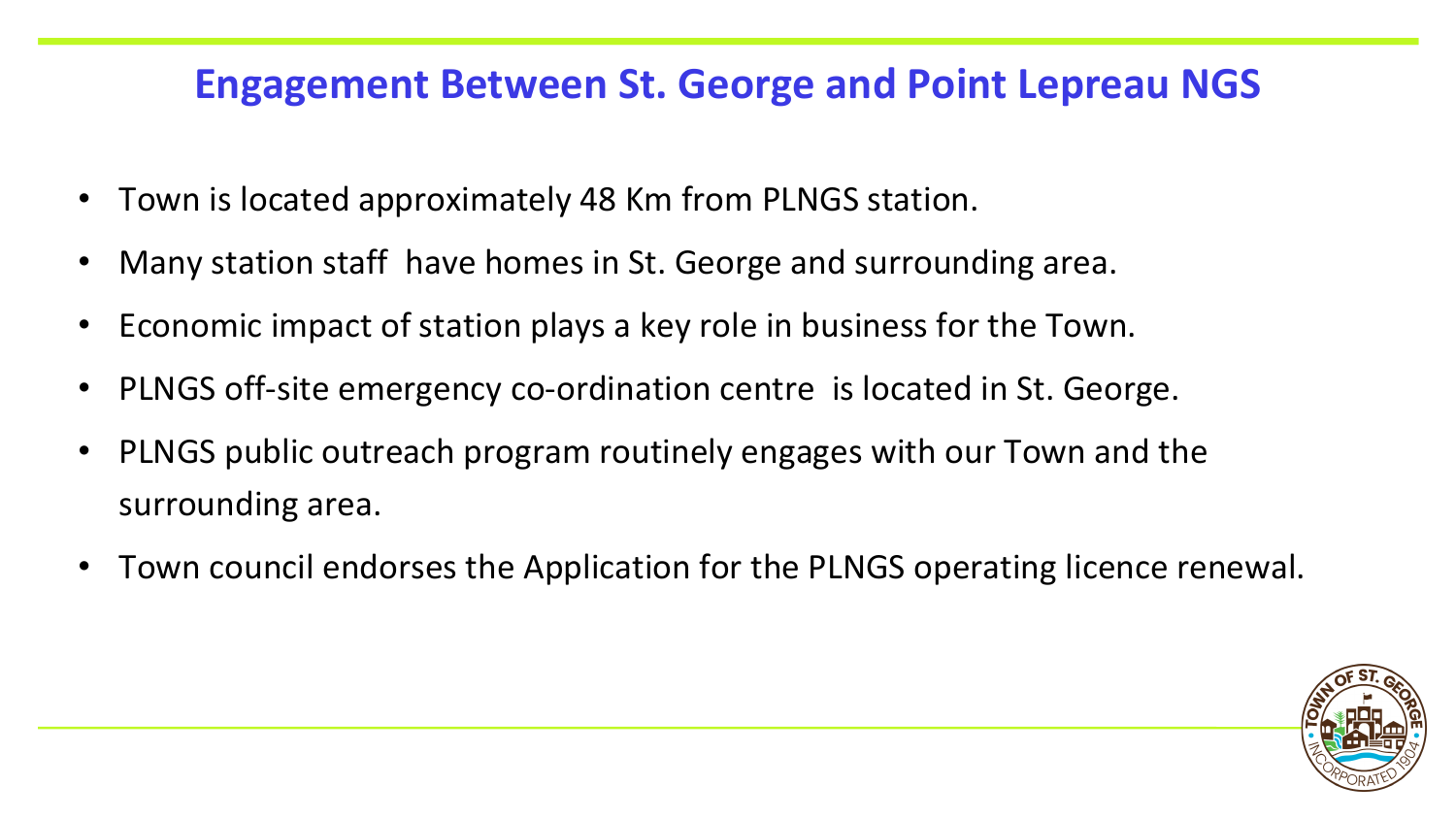### **Purpose of intervention**

⚫ To strongly endorse the Operating License renewal for PLNGS.

- To review the CNSC mandate in approving re licensing, particularly those aspects that affect towns in New Brunswick over the next 25 years, and in particular to ensure:
	- − Continued safe operation of the station under the NSCA regulations,
	- − Continued practice by the CNSC to demand compliance of the operator with all relevant Federal and Provincial statutory requirements.

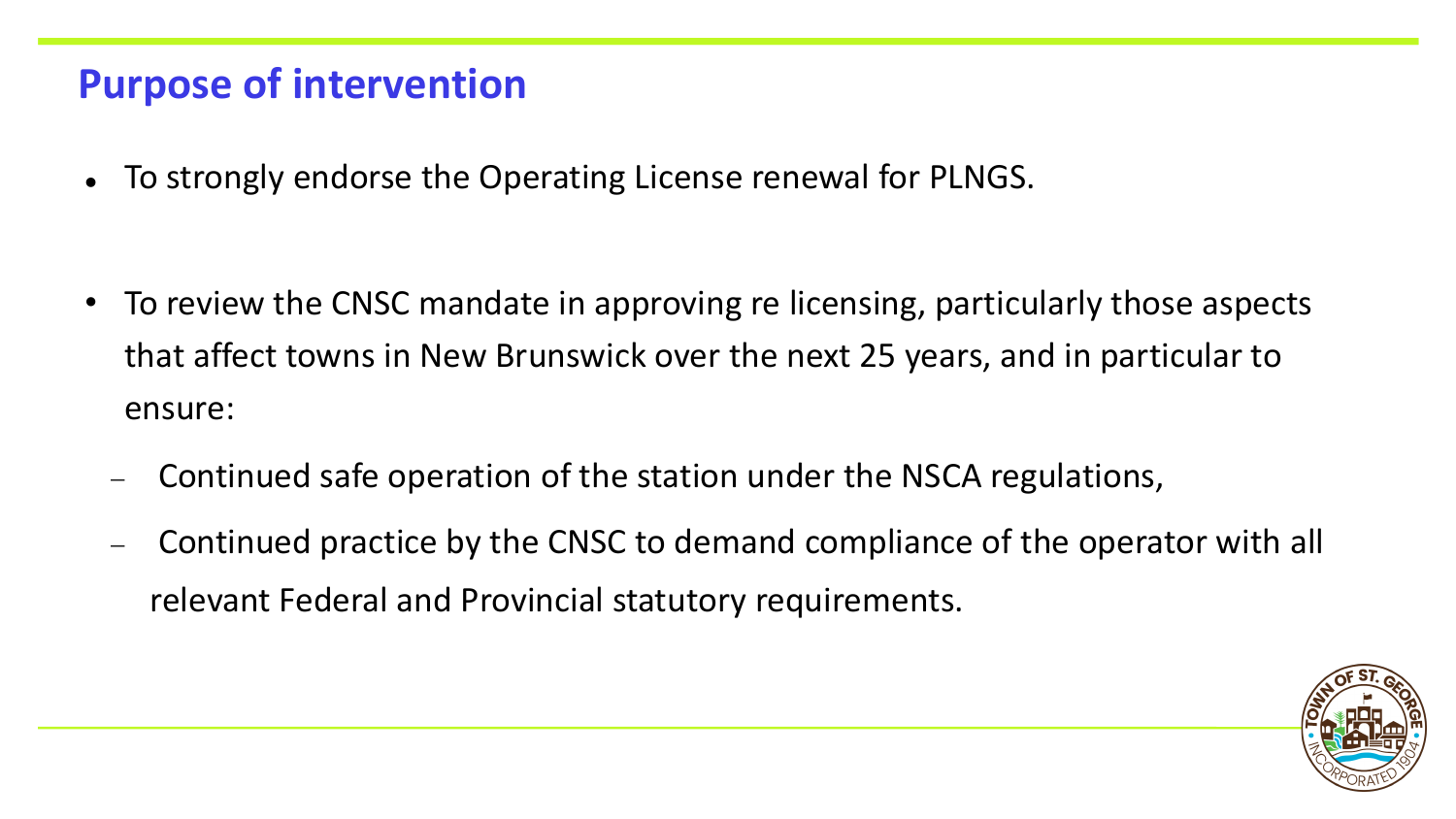# **The basis of our Town's endorsement of NB Power's application for the PLNGS licence renewal:**

- ⚫ The PLNGS excellent safety record.
- Its highly reliable and low-carbon energy production allows the Town to do effective long term planning for GHG mitigation over the next decade, consistent with Bill C12.
- The PLNGS remarkable contribution to employment and tax bases in the Fundy Region.
- The role of Nuclear Power Generation support functions as Research Catalyst in New Brunswick.

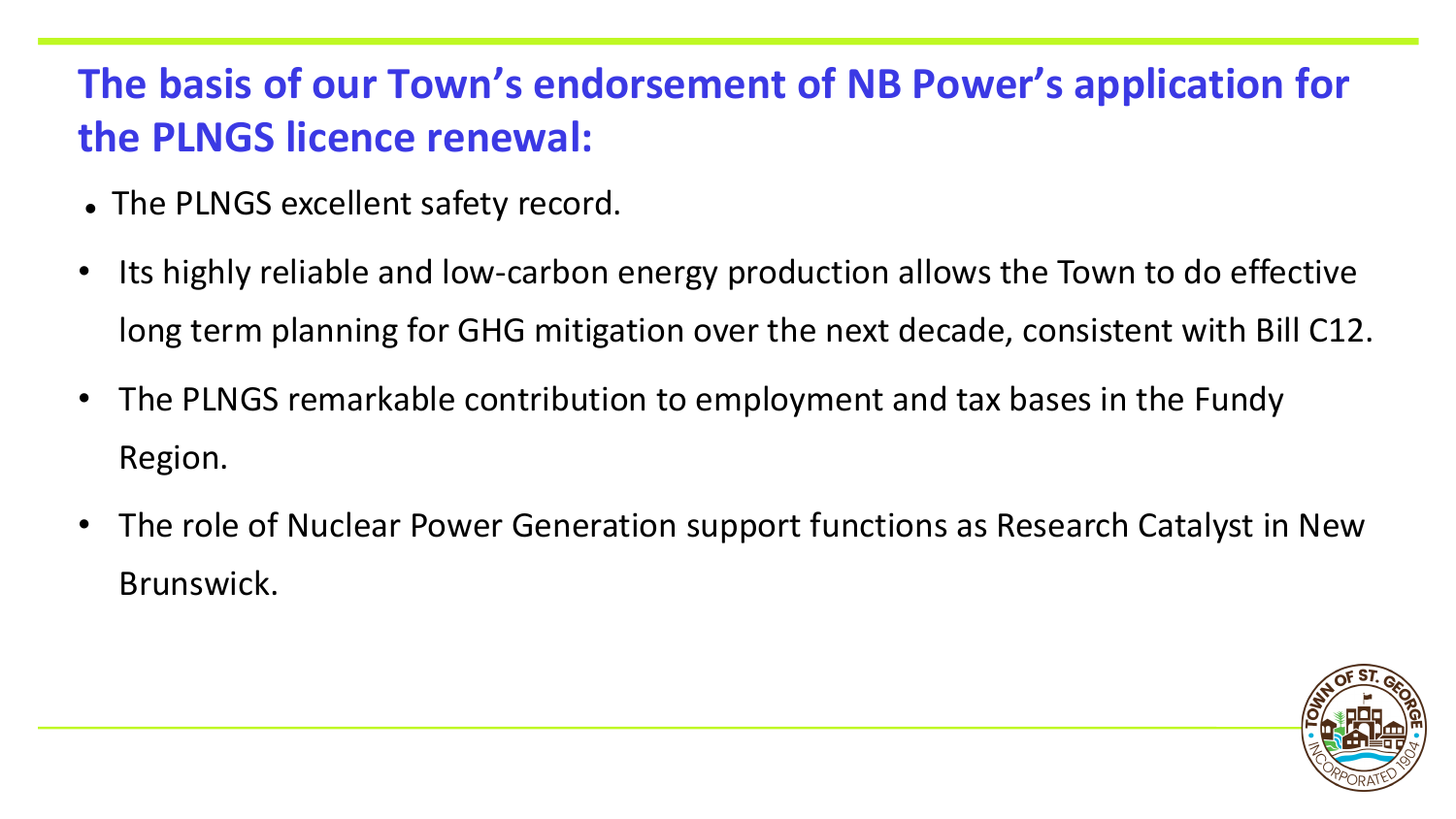# **CNSC historic practice to require Licencee Compliance with all Federal and Provincial requirements**

the Applicant complies with all National and Provincial requirements.

- In addition to compliance with the NSCA and regulations, CNSC has always insisted that
- Accountability with the 2030 Canadian Net-Zero Accountability Act, Bill C12 is a goal that the NB Power must be prepared to meet particularly if the new licence involves a long term

of 20 or 25 years.

Communities around PLGS are already developing Local Action Plans to meet National goal of GHG reduction. It will be necessary for NB Power to maintain an appropriate strategic



plan for PLNGS and the rest of the utility.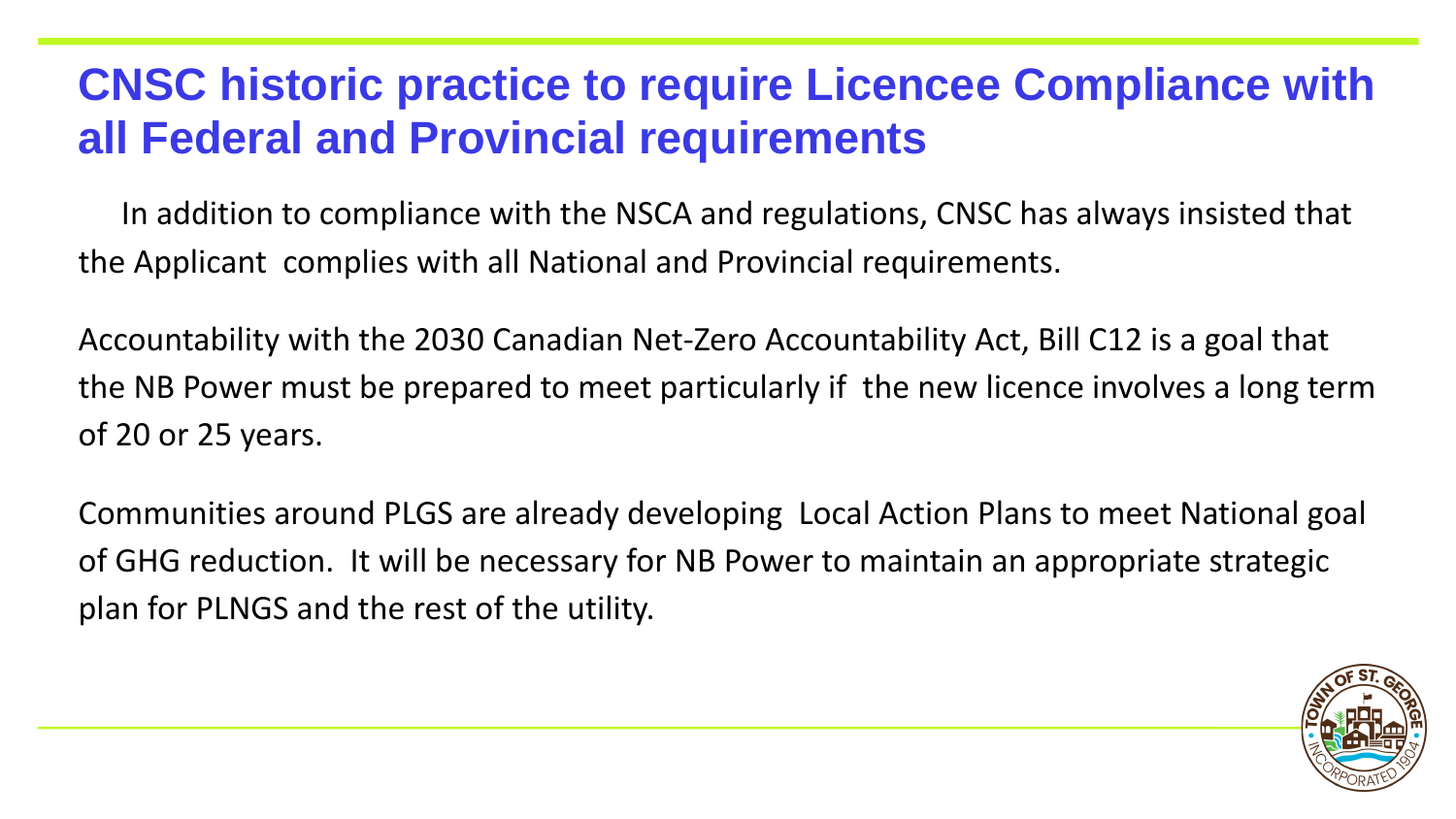# **In 2017 the Town of St George inventoried its GHG emissions and set milestones to reduce them.**

- St. George plans to reduce GHG emissions from municipal, residential, business, and industrial operations by 30% below 2015 levels by 2030.
- The Town's GHG reduction goal relies on NB Power having a long term plan to supply safe reliable carbon free electricity; Electricity that can come from PLNGS, from new Nuclear installations, and from renewables.
- Requiring NB Power to have a strategic plan accountable to Bill C12 can allow St. George and the Charlotte County communities to meet their GHG reduction milestones.

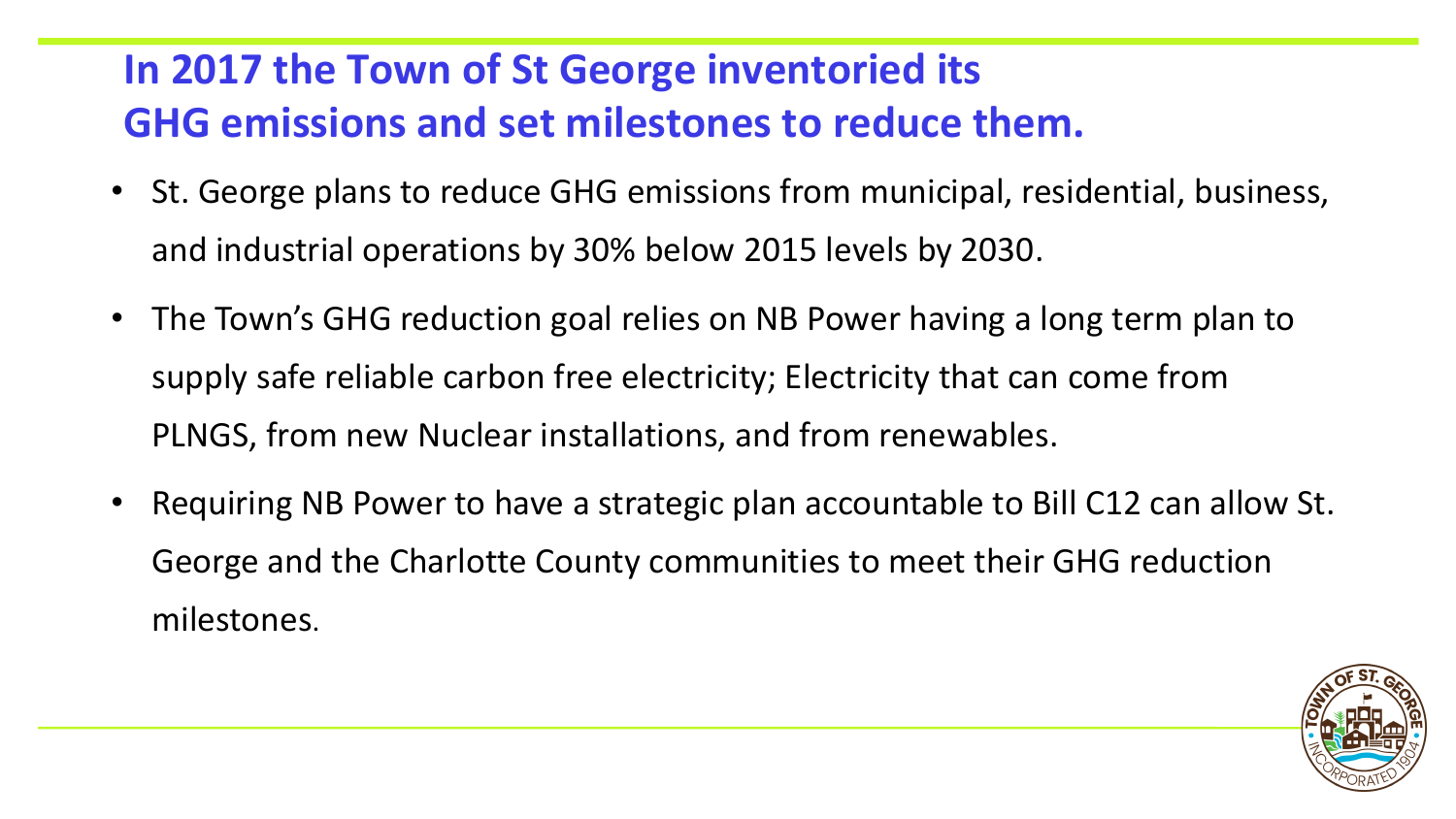## **St, George Municipal CO2 Emission Inventories in 2015 = 464 Tonnes**



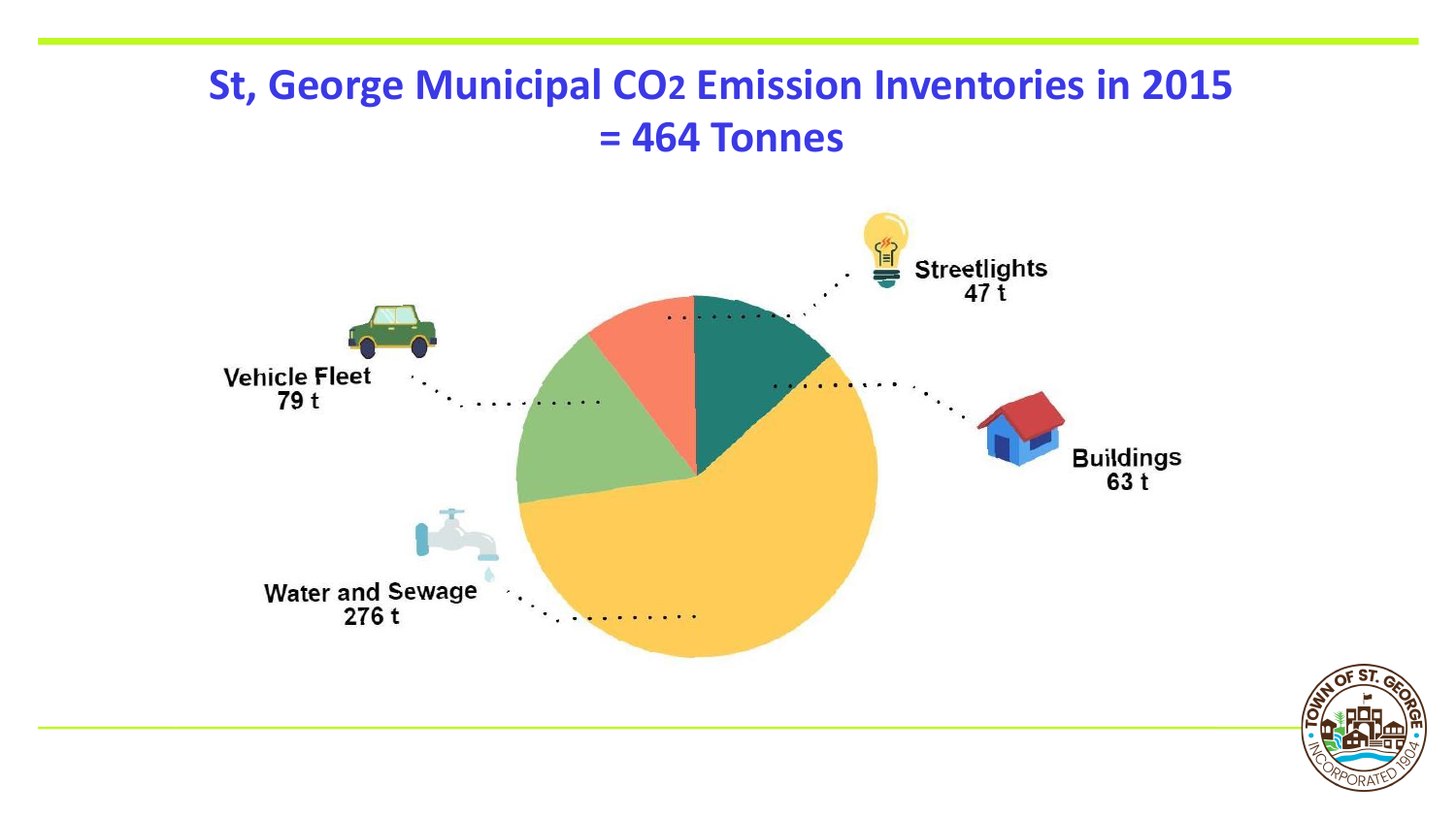### **St, George Community CO2 Emission Inventories in 2015 = 19,747 Tonnes**



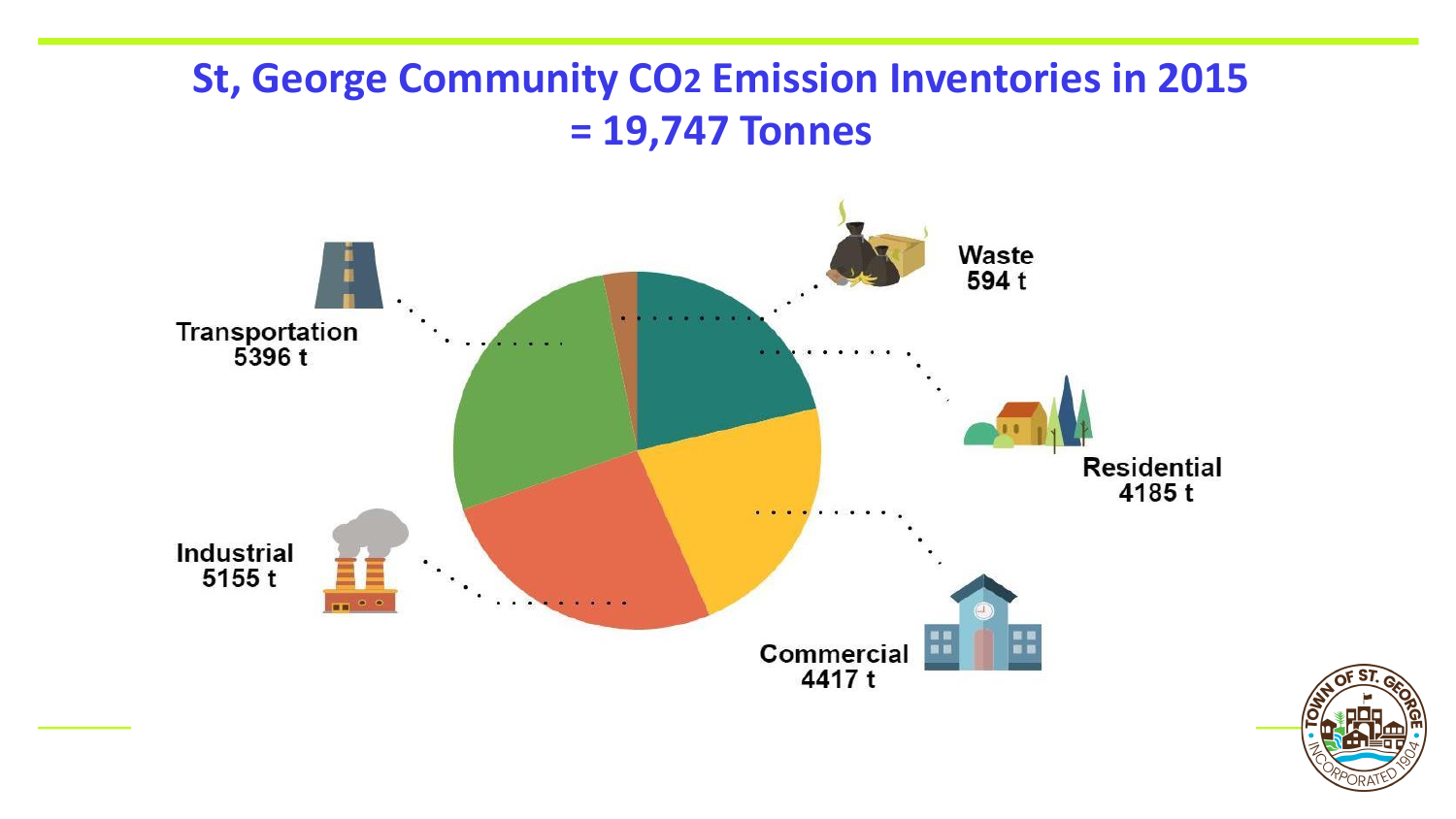# **CNSC tools that can form part of the Operating Licence renewal to ensure accountability with the Bill C12 goals include:**

Require NB Power to report their plans:

• To manage energy supply and CO2 releases during the licensing term.

• To provide processes for reporting compliance with the Bill C12 goals that are linked



to CNSC tools.